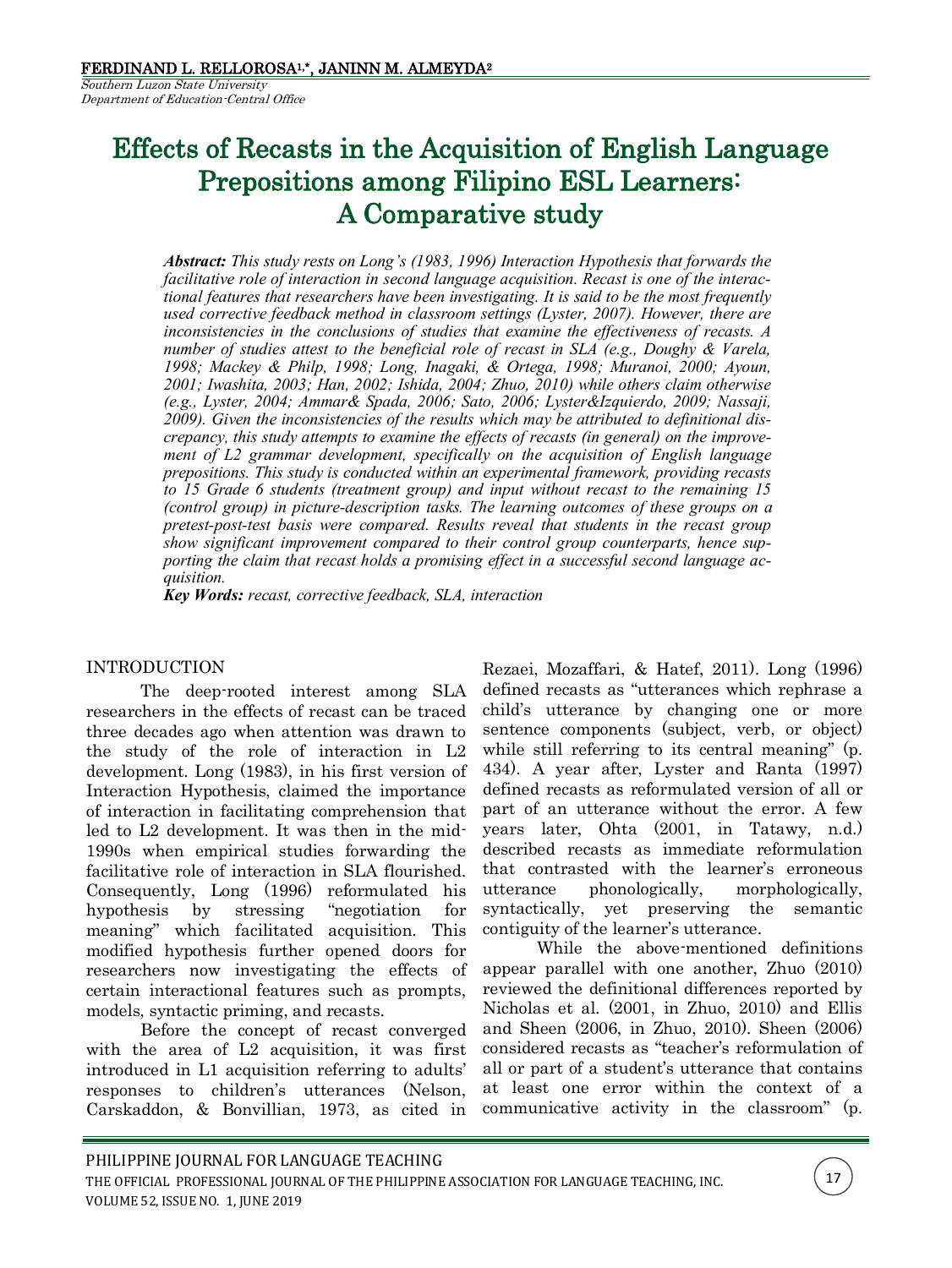365). Long (2007) explained that corrective recasts, just like Sheen's (2006) definition, referred to teacher's reformulation, and the difference lay in making reference to the interlocutor's orientation in interaction, saying that "throughout the exchange, the focus of the interlocutors is on meaning not language as an object" (p. 77). Long's (2007) definition contradicted with Lyster and Ranta's (1997) explanation as the latter focused on form while the former seemed to highlight meaning. Another definitional discrepancy could be noticed in Doughty and Varela's (1998, in Zhuo, 2010) study which treated recasts as explicit corrective feedback, referring to the teacher's repetition of the student's erroneous utterance and putting prosodic emphasis or uttering the incorrect form with rising intonation. This implicitnessexplicitness controversy can be accounted for by the various types of recasts such as corrective/ non-corrective (Farrar, 1992, in Rezaei, Mozaffari, &Hatef, 2011), full/partial recasts, single/multiple recasts, single utterance/ extended utterance recasts, and simple/complex recasts (Ellis & Sheen, 2006, in Rezaei, Mozaffari, &Hatef, 2011).

Despite the definitional differences and the problematic implicitness-explicitness dichotomy of recasts (Ding, 2012), Tatawy (n.d.) enumerates several factors as to why the role of recasts in SLA receives a great deal of attention: the inconspicuous characteristic of recasts in the flow of communication, the immediacy of recasts, and the widely-acknowledged significance of immediate feedback following an error in the acquisition of the target form (Nicholas, Lighbown, & Spada, 2001, in Tatawy, n.d.). Among the studies that empirically supported the positive impact of recasts on L2 learning was that of Doughty and Varela (1998, in Zhuo, 2010); they found that the group that received corrective feedback in the form of recasts significantly outperformed the group that received no feedback. In the same year, the results of Mackey and Philp's (1998) study favored the provision of intensive recasts whose corrective nature was understood by learners. The intensity of recasts, along with individualized attention, consistent focus, and learner's developmental readiness, was further reinforced by Han (2002) whose study looked into the effects of recasts in the acquisition of tense

consistency. Ishida (2004) likewise found recasts to be effective in the acquisition of a Japanese aspectual form. In a quasi-experimental study among college students in Japan (Muranoi, 2000), results revealed that recasts helped in the acquisition of English articles. Many other studies supported the beneficial role of recasts in L2 learning such as those of Ayoun (2001) which investigated the efficacy of recasts in the acquisition of *passé*, *composé*, and *imparfait*; Iwashita (2003) which explored negative and positive evidence in task-based interaction; Long, Inagaki, and Ortega (1998) which experimented on the effects of recasts and models in Japanese and Spanish; and Zhuo (2010) which examined the relative effects of recasts on the acquisition of English noun plural by Chinese EFL learners.

In contrast, some researchers saw the downside of recasts. Lyster (2004) explored the differential effects of prompts and recasts in form -focused instruction and found in the post-test scores that the prompt group did better than the recast group. This finding is supported by Ammar and Spada (2006, in Zhuo, 2010), Lyster and Izquierdo (2009, in Zhuo, 2010), and Nassaji (2009). The claimed ineffectiveness of recasts can be accounted for by its ambiguity as learners do not notice recasts (Lyster, 1998; Panova & Lyster, 2002, in Rezaei, Mozaffari, & Hatef, 2011); learners also consider recast as simply repetition of their answers/utterances, thus failing to see its corrective force (Lyster & Ranta, 1997; Nicholas et al., 2001; Morris & Tarone, 2003; and Long, 2006, all in Rezaei, Mozaffari, & Hatef, 2011). Zhuo (2010) explained that recasts may be perceived as a confirmation of meaning, if not a repetition of the child's utterance, and concluded that recasts were less effective than prompts, elicitations, and metalinguistic explanations, all of which were explicit types of negative feedback. Similarly, Sato (2010) reviewed the early claim of Chaudron (1988, in Sato, 2010) that recasts may be perceived not as modifications but alternatives since they did not seem to invite repair (Loewen & Philp, 2006, in Rezaei, Mozaffari, & Hatef, 2011). Empirically, Sato (2006, in Sato, 2010), in his investigation on the effectiveness of recasts among Japanese high school students, found that only 16% of recasts obtained learner-generated repair.

It can be concluded that the various findings that have been reported in different

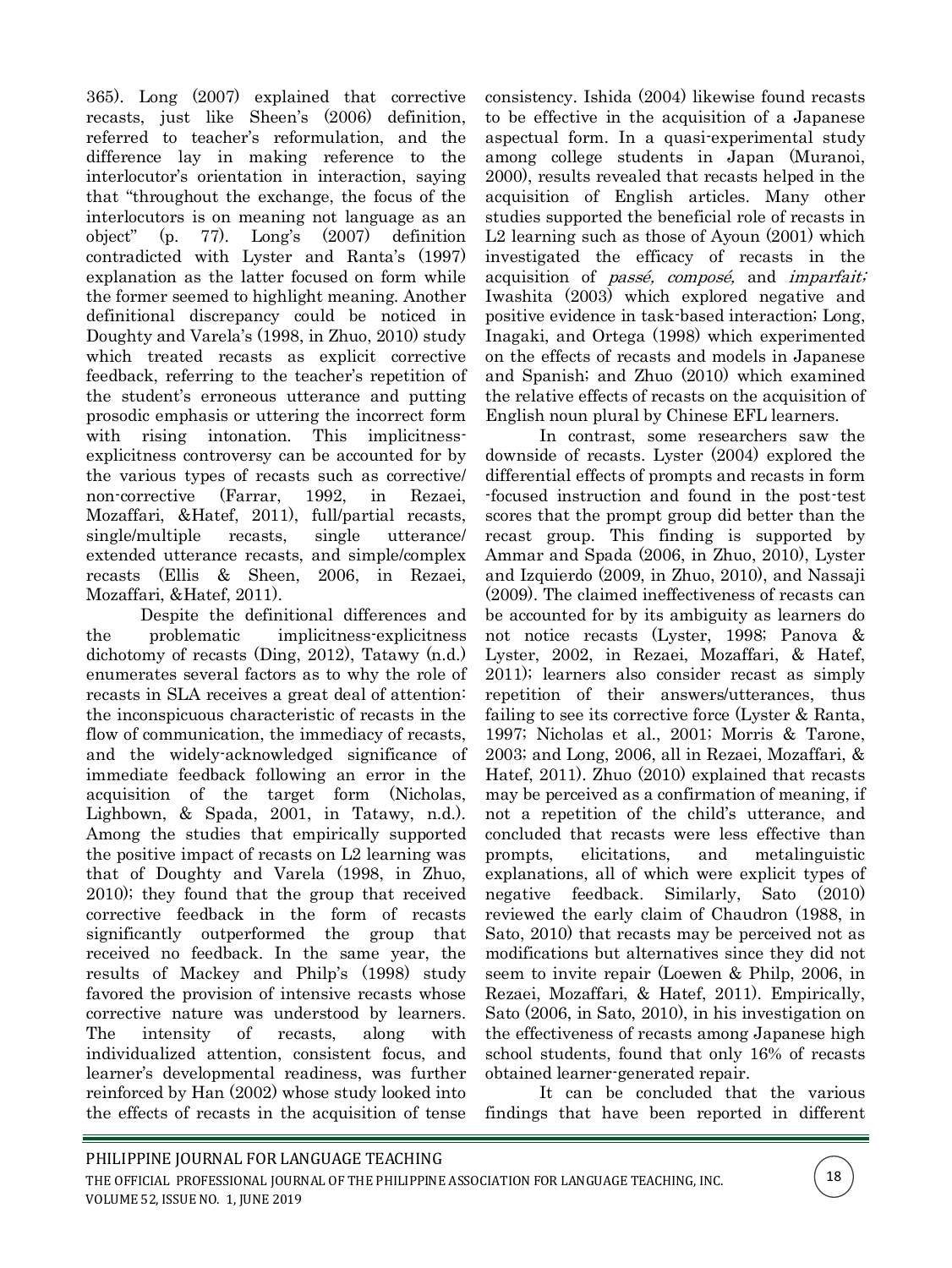instructional settings invite more evidence from future research. The research gaps, therefore, lies not only in what results the studies yielded but also in how *recast* was operationalized. It is difficult to add to the growing body of studies whose results are always being compared, given that these studies may not be looking at the same thing. Given the inconsistencies on the conclusions of the cited literature which may be attributed to definitional discrepancy, the aim of the present study is not simply to add to the growing body of knowledge but, more importantly, to answer the same research question operationalizing recasts in general, hence irrespective of whether they are implicit or explicit. As suggested by Ellis and Sheen (2006, in Zhuo, 2010), it is better to apply a very general definition of recasts in conducting research. Besides, recasts can lie "at various points on a continuum of linguistic implicitnessexplicitness" (Ellis & Sheen, 2006, p. 583, in Ding, 2012).

# RESEARCH QUESTION

This research aims to answer the question:

Does exposure to input with corrective feedback (CF) in the form of recasts improve the acquisition of English language prepositions than exposure to input with no CF?

# Hypotheses of the Study

Null: Learners exposed to recasts as CF (recast group) do not show significant greater gains over the learners not exposed to CF (control group).

Alternative: Learners exposed to recasts as CF (recast group) show significant greater gains over the learners not exposed to CF (control group).

# **METHODOLOGY**

# 2.1 Research Design

The quantitative design using the quasiexperimental method of research was employed in conducting the study since the primary purpose of the research was to discuss and show the role of exposure and non-exposure to

recasts as a form of corrective feedback in the successful acquisition of English language prepositions by L2 learners.

# 2.2 Participants and Sampling Procedure

The participants in the study consisted of 30 advanced pupils of English from the top Grade 6 class in one of the public elementary schools in Quezon province. They were purposively chosen because these students had been exposed to English instruction early on and their English aptitude was considerably high as revealed by their performance in some of the various English language tests and activities in the classroom. Therefore, they had a quite acceptable level of proficiency and had generally acquired enough English language skills to allow them to participate in the task-based interaction used as the treatment task in this study. This consideration was made following the suggestions of various researchers (Han, 2002; Ishida, 2004, in Zhuo, 2010) that recasts should be addressed to learners with high proficiency, for they might know these types of feedback were a response to the accuracy of their utterances. This, according to the literature reviewed, may spell success in the application of recasts as a form of corrective feedback in an English classroom. Because they were in the same class throughout their primary education, they were taught by the same English teachers. Thus, their learning experiences were highly similar, strengthening the internal validity of this study. They were randomly assigned to one of two treatment groups: 15 students for the recast group and another 15 for the control group.

# 2.3 Target Structure

The target grammatical item in this study is English spatial prepositions. This target form was chosen for two reasons. First, prepositions, in general, or spatial prepositions, in particular,

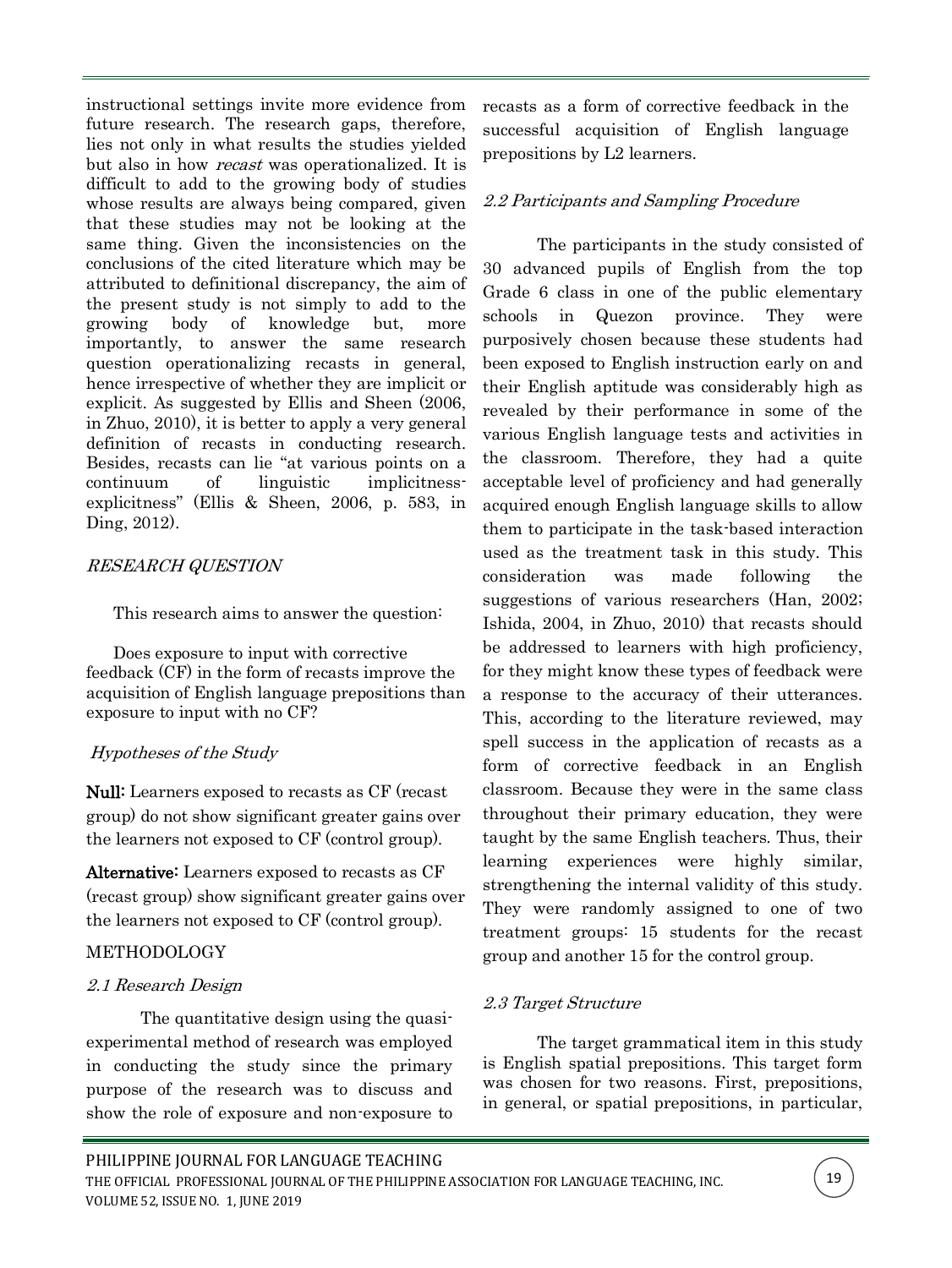have already been introduced to the participants in third grade (expressions used to show locations) and in fourth grade (prepositions and prepositional phrases) as stipulated in the Basic Education Curriculum-Philippine Elementary Learning Competencies in English, June 2010 and as confirmed by their current adviser/ English teacher. Thus, the participants in this study were already familiar with and had explicit knowledge of this grammatical item. The second reason for choosing this structure is that English prepositions are known to be problematic for Filipino ESL learners despite the fact that they are introduced in the primary grade, further taught at the secondary level, and even reinforced and extended in the tertiary years. The fact that one of the distinct characteristics of prepositions in general is their complexity has been pointed out by Celce-Murcia and Larsen-Freeman (1983, in Bautista, 2000), saying that the use of prepositions is the second most difficult aspect in the English grammar. Masangya and Lozada (2009) claimed that Filipinos found using prepositions difficult since there was only one preposition in the Filipino language, sa. This difficulty may also be attributed to the encompassing explication of the semantic features of prepositions, not to mention their distinct syntactic features as they appear in utterances. Nevertheless, despite the difficulty associated with this grammatical form, prepositions occupy a significant role in expressing ideas or in conveying a message, thus the need to look closely into how Filipino ESL learners acquire and learn them.

## 2.4 Instruments

#### 2.4.1 Treatment Task

A picture-description task was employed in the conduct of the study because it was widely used as instrument for data collection and analysis and as treatment in interaction research (e.g., Iwashita, 2003; McDonough, 2005). Another point that was considered by the researchers was the fact that activities that made use of pictures had been proven to arouse students' interests (particularly young learners) better than activities that did not. In the task, the participants were shown a picture that could elicit at least 20 descriptions which required the use of prepositions according to the specific

instructions.

#### 2.4.2 Operationalization

In this study, recasts were operationalized as the researchers' reformulation of the student participants' erroneous utterances. In Zhuo's (2010) study, recasts were treated either as explicit or implicit, with the former being stressed, partial, and with only one change, and with the latter being unstressed, full, and with more than one change. As stated earlier, Ellis and Sheen (2006, in Zhuo, 2010) suggested that it was better to apply a very general definition of recasts in conducting research since it could lie "at various points on a continuum of linguistic implicitness-explicitness" (Ellis & Sheen, 2006, p. 583, in Ding, 2012). Thus, this research treated recasts in general—both explicit and implicit. The following extract from the actual conversation indicated how recasts were operationalized:

Researcher: Where is the poster?

Student 1: The poster…is in the wall.

Researcher: **On** the wall. (*with emphasis* on "on") What about the picture?

Student 1: The picture is in the wall.

Researcher: Yeah, the picture is on the wall. What about the English 1 book? Where is the English 1 book with reference to Math and History books?

Student 1: English 1 book? (pause/no answer)

Researcher: The English 1 book is between Math and History books. (*with emphasis* on "between")What about the necklace? Where is the necklace with reference to the mirror and the brush?

Student 1: Between mirror and comb.

Researcher: Yeah. The necklace is between the mirror and the brush or comb.

## 2.4.3 Testing Instrument and Validation

In order to measure whether recasts made some considerable effects on the knowledge of the participants on English prepositions, a pretestpost-test design was employed. A 20-item penand-paper test was constructed for both tests (pre- and post-test). In this study, a grammatical judgment test was chosen by the researcher in

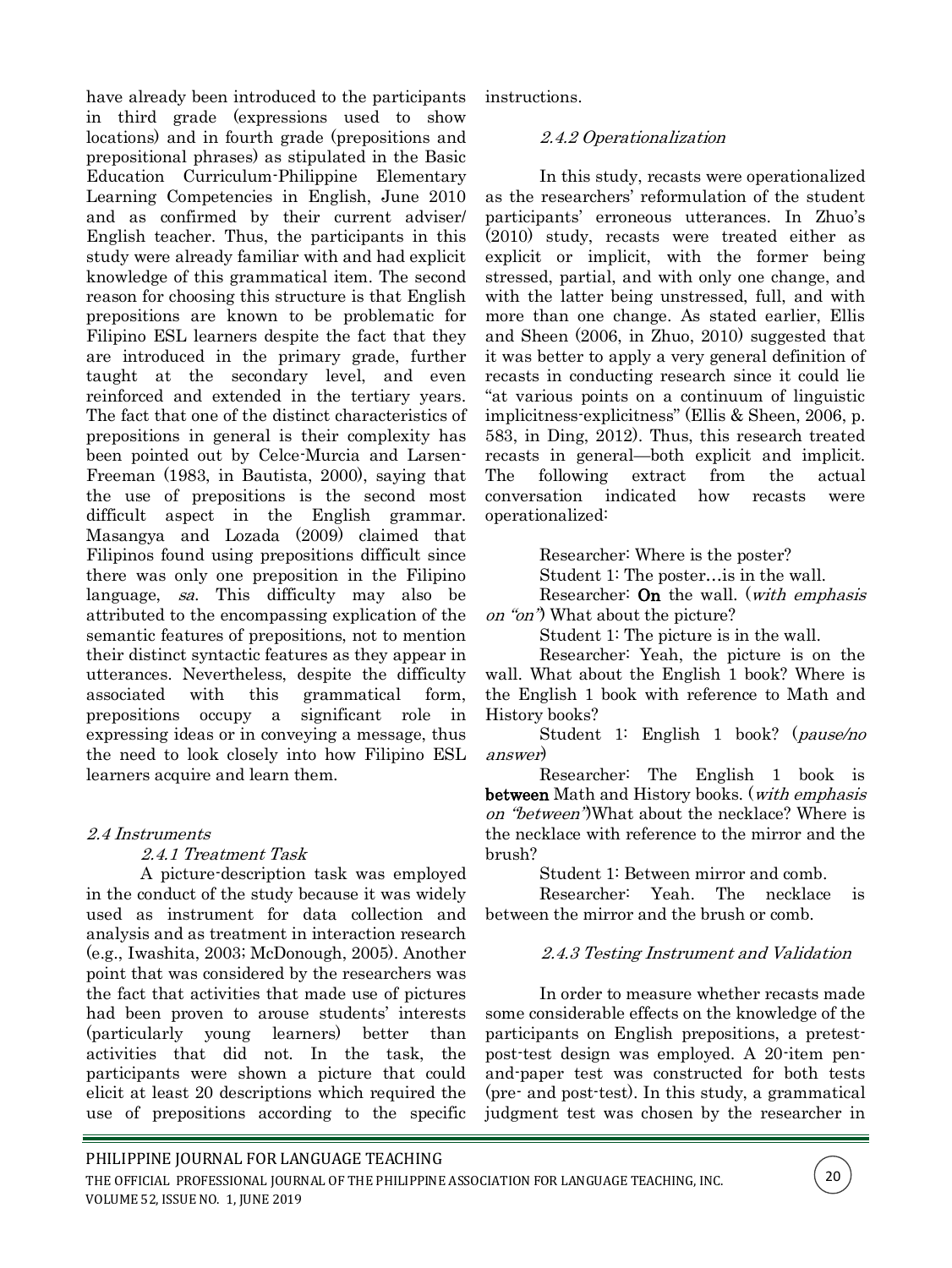accordance with Ellis' (2005) observation that this test had high reliability in measuring explicit knowledge. The test before administration had undergone a series of validation for higher reliability of the results. First, the test was submitted for evaluation by two language experts, both of whom were language testing practitioners and had been in the profession for over ten years at the time of this investigation. Their suggestions were taken into account by the researchers during the test's revision. The second and final validation procedure was the pilot testing of the instrument. The test was pilot tested among ten Grade 6 pupils, after which the researchers conducted an item analysis. The item analysis consisted of two parts. First, a discrimination index was employed to reveal whether the items could be discriminated in so far as the higher group and lower group of respondents were concerned while the second one was the analysis of index of difficulty which aimed to reveal which of the test items seemed to be difficult, fairly difficult, and easy. After these analyses, the questions which appeared to be too difficult and too easy were rejected and revised respectively.

# 2.5 Procedure

After identifying the experimental and the control groups, each of the group's members was given the pretest. After this, the researchers conducted the picture-cued tasks in each group for three weeks. The experimental group (which in this research was referred to as the recast group) received and was exposed to recasts during the task while the control group was not. It is important to note that the kind of recasts employed by the researchers was a combination of both implicit and explicit recasts as identified in Zhuo's (2010) study.

Three days after the last picture-cued tasks were conducted, the post-test was then administered to the participants. Though the items in the post-test were similar to those in the pretest, the items were jumbled and rearranged to avoid familiarity, thereby achieving a better validity and reliability in terms of the test results. The tests were then checked, tabulated, and analyzed.

2.6 Statistical Treatment

In the analysis and interpretation of the data collected from the participants, the following statistical treatments were used:

- Mean was used in both tests in which the scores obtained by the respondents were totaled and divided by the number of respondents.
- A two-sample t-test (also called an independent -samples t-test) was utilized in the study, for there were scores for each test in two separate samples, and the study aimed to test the null hypothesis that learners exposed to recasts did not show greater gains over learners who were not exposed to recasts.

Since the analysis utilized a two-way ttest with 30 respondents in total, the researchers made use of 2.048 critical value under 28 degrees of freedom at 0.05 level of significance. This statistical benchmark is in congruence with the table of critical values in the percentage points of the T distribution, specifically, under the two-tailed probabilities in testing hypothesis.

# RESULTS AND DISCUSSION

The goal of this study as stipulated in the research question section of this paper was to unveil the role of recast as a form of CF in the acquisition of English language prepositions by young learners in the Philippine context. This section presents the results of the pretest and post-test of the participants, both the control and the recast group. The data showed that recasts proved to be beneficial in the successful acquisition of English prepositions. These results suggest that exposure to recasts promises benefits for learners compared to no recasts at all. These are consistent with the data from various studies that claim that recasts play a significant role in SLA and are contrary to many findings that state otherwise. Taking into consideration the current debate on the real effects of recast as a form of corrective feedback in L2 classroom, this research (which is undoubtedly caught in the middle of these opposing stances) aimed at exploring which of the opposing claims this study will likely take.

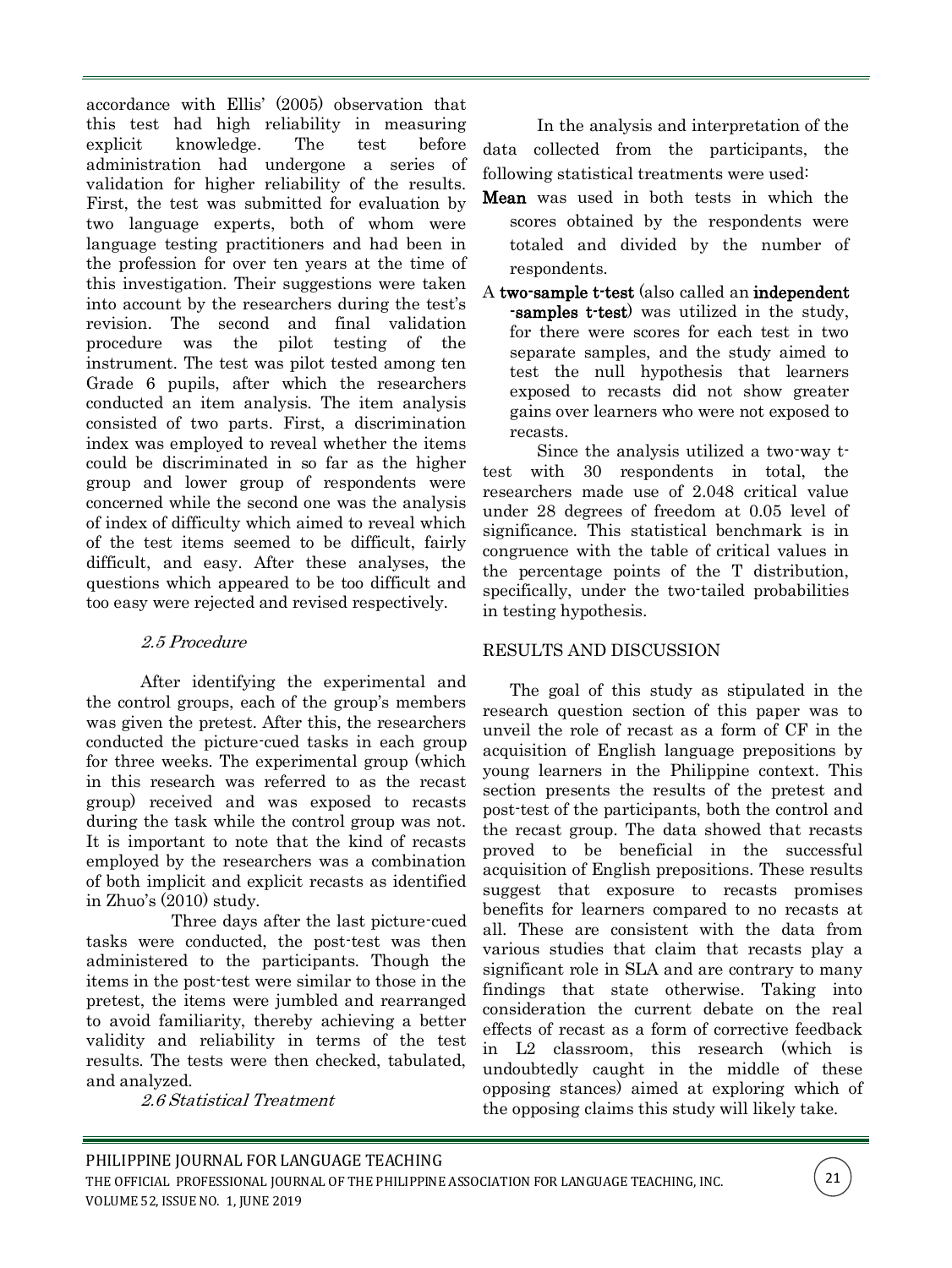Table 1 shows the mean scores of the two groups of participants in both the pretest and the post-test administered by the researchers. As can be seen in the table, learners from the recast group showed significant improvement compared to their control group counterparts. With a mean difference of 2.53, which when subjected to a ttest revealed a t-value of 4.709 which was way higher than the critical value of 2.048 at 0.05 level of significance or degree of freedom, this finding suggests that there is significant difference between the performance of the recast group in their pre- and post-test and that of the members of the control group. This simply demonstrates that recast as a form of corrective feedback plays a positive role in the acquisition of prepositions, a pronouncement consistent with the claims of various researchers in their studies (e.g., Doughy & Varela, 1998; Mackey & Philp, 1998; Long, Inagaki, & Ortega, 1998; Muranoi, 2000; Ayoun, 2001; Iwashita, 2002; Han, 2002; Ishida, 2004; Zhuo, 2010) and contrary to others (e.g., Lyster, 2004; Ammar & Spada, 2006; Sato, 2006; Lyster & Izquierdo, 2009; Nassaji, 2009). This research may not mediate these opposing positions regarding the role of recasts in SLA but corroborates and joins the claim of many research studies that recast holds a promising role in successful second language acquisition.

Table 1. Mean Scores and Computed t-value in the Pretest and Posttest of the Participants

| Sample<br>Groups | <b>Test</b><br>versions | Mean   | Mean<br>difference | t-value     | Interpretation |
|------------------|-------------------------|--------|--------------------|-------------|----------------|
| Recast<br>Group  | Pretest                 | 10.33  | 2.53               | 4.709       | Significant    |
|                  | <b>Posttest</b>         | 12.86  |                    |             |                |
| Control          | Pretest                 | 10.667 |                    | 0.03589     | Not.           |
| Group            | Posttest<br>10.53       | 0.13   |                    | Significant |                |

Meanwhile, the t-value obtained from the mean difference between the pre- and the posttest of the control group showed a zero relationship with a t-value of 0.03589 which was way below the critical value of 2.048 at 0.05 level of significance in a two-tailed t-test. This simply shows that input alone of the teachers will not suffice and will not fully account for successful second language acquisition; hence, there is a need for recasts to be employed in order to reinforce the input given by the teachers whenever students commit errors in their utterance since errors in ESL and EFL contexts are widely viewed as inevitable phenomena.

With this, the null hypothesis which states that learners exposed to recasts as CF (recast group) do not show significant greater gains over the learners not exposed to CF (control group) is hereby rejected. The alternative one is accepted following the finding that learners exposed to recasts as CF (recast group) show significant greater gains compared to learners not exposed to CF (control group).

The results of the study do not just contribute to the debate on the utility of recasts in SLA but likewise reveal several pedagogical issues. First, the results suggest that there is a high level of dependence of ESL learners on teachers' corrective feedback, thus underlining the need for teachers to give recasts whenever students commit errors in their utterances. This dependence of learners on their teachers' feedback is quite expected, for studies have proven students' reliance on someone whom they view as experts or knowledgeable in the field. In addition, despite the emergence of learnercentered approaches to language teaching which put emphasis on learners' independence and responsibility for their own learning, teachers are still viewed by many students as dispensers of knowledge and thus the epitome of truth and accuracy. Another pedagogical issue raised by the results of this investigation is that recast when used as a corrective strategy in ESL classroom increases learners' awareness of their utterances. Recasts of teachers draw students' attention to their incorrect utterance and the need to correct them, thus developing their metacognitive abilities in English. These metacognitive abilities are known in SLA as metalinguistic awareness-generally described as the ability to reflect on and manipulate linguistic structural features. It is a theoretical construct that pertains to being able to grasp the nature of language and thus treating it as an object of thought, in contrast to being able to use the language to express and communicate meaning (Tunmer & Bowey, 1984; Tunmer & Herriman, 1984, in Hill, 1999). Increasing learner metalinguistic awareness as suggested by numerous studies (Eviatar and Ibrahim, 2000; Dita, 2009; Bialystok, 1988) has been proven to be beneficial in preventing errors from occurring in an ESL student's utterance.Noteworthy as well is the issue of whether English language teachers have enough ability to use recast, and,

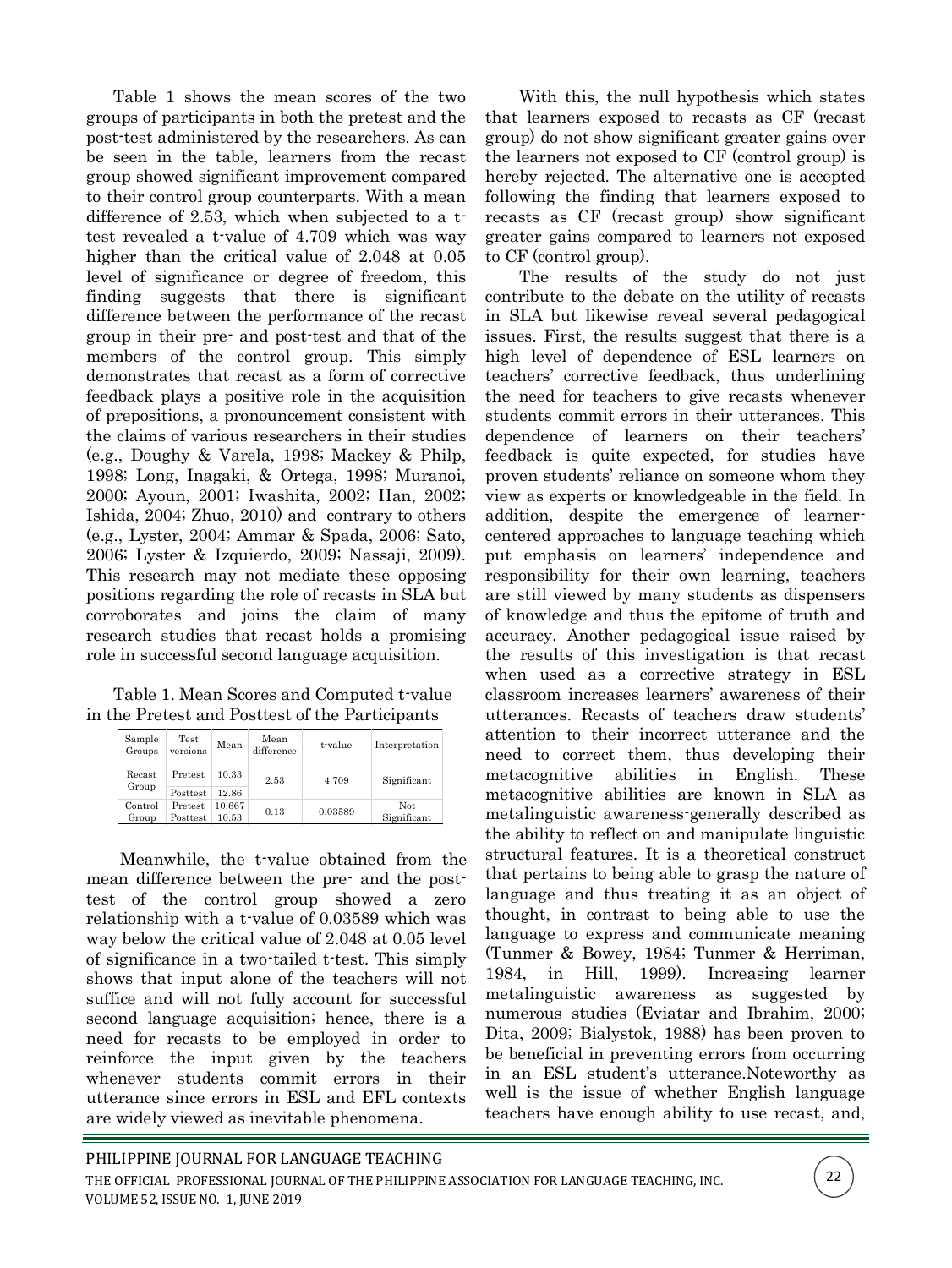more bluntly, whether teachers know what constitutes recast. It is also a fact that some language teachers are still not aware of this corrective feedback strategy. It now becomes a question of whether teachers have the ability to employ recasts as an instructional strategy in their language classrooms. If not, then a suggestion will be to provide teachers with further training to enhance their skills in giving corrective feedback to their students. This, we believe, will be beneficial to second language learners because improvements in their skills in providing corrective feedback mean that their noticing and metalinguistic abilities will likewise be enhanced.

## **CONCLUSIONS**

This study investigated the effects of recasts on the acquisition of English prepositions among ESL Filipino learners. The results revealed that learners who were exposed to recasts were at an advantage compared to their counterparts who were not exposed to recasts. Hence, this study is a clear empirical support to the claim that recast as a form of CF leads to greater L2 grammar development. This supports what Rassaei and Moinzadeh (2011) mentioned in their study: "[W] hen learners are provided with recasts they have to acquire the rule inductively which in turn leads to higher level of processing" (p. 102). This superiority can also be explained by noticing hypothesis (Schmidt, 2001, in Zhuo, 2010). Noticing hypothesis states that it is necessary to draw learners' attention to the formal properties of language to help them notice L2 form so that they can successfully learn them. Therefore, recasts are a way of drawing the attention of learners to the target structure even within a communicative context. Because recasts allow teachers to maintain control over linguistic forms while not losing learners' attention on meaning or on the conversation or interaction itself, recasts are considered "pedagogically expeditious" and "time saving" (Loewen & Philp, 2006, p. 537, in Ding, 2012). Overall, it is safe to argue that CF should not be neglected but be considered as an instructional strategy in improving learners' language competence. CF should, therefore, earn its rightful place in ESL classrooms and should draw teachers' attention in exploiting it as a positive tool for error

correction.

For further scrutiny, it is suggested that the benefits of recasts in the promotion of learning new language forms be considered in future research. The majority of studies, including this one, examined features of which learners already had partial knowledge. This study, for instance, targeted prepositions which, although considered difficult, were already known by the participants. It may be interesting to choose grammatical items that are yet to be taught to learners because as Ellis and Sheen (2006, in Ding, 2012) recommended it is possible that recasts will prove more effective in promoting acquisition of new linguistic features, and this idea has to be demonstrated empirically.

## ACKNOWLEDGEMENTS

The authors would like to extend their sincerest gratitude to the principal of Lagalag Elementary School in Tiaong, Quezon for allowing the researchers to conduct this study in her school. Also, they are grateful to their professor, Dr. Aireen B. Arnuco, Vice-Dean of the Bro. Andrew Gonzalez, FSC College of Education of De La Salle University-Manila for her valuable inputs and for inspiring the researchers to pursue this line of study. Finally, this work would have not been possible without the steadfast support of Southern Luzon State University and C and E Publishing.

# REFERENCES

- Ammar A., & Spada N. (2006). One size fits all? Recasts, prompts, and L2 learning. Studies in Second Language Acquisition, <sup>28</sup>, 543– 574
- Ayoun, D. (2001). The role of negative and positive feedback in the second language acquisition of the passé composéand imparfait. Modern Language Journal, 85, 226-243.
- Bautista, M. L. S.. (2000). Defining standard Philippine English: Its status and grammatical features. Manila: De La Salle University Press, Inc.
- Bialystok, E. (1988). Levels of bilingualism and levels of linguistic awareness. Developmental Psychology 24(4), 560-567.
- Doughty C. J., & Varela E. (1998). Communicative focus on form.

In Doughty C.J. & Williams J. (Eds.), Focus on

form in classroom second language

- *acquisition* (pp.  $114-138$ ). New
- York: Cambridge University Press.